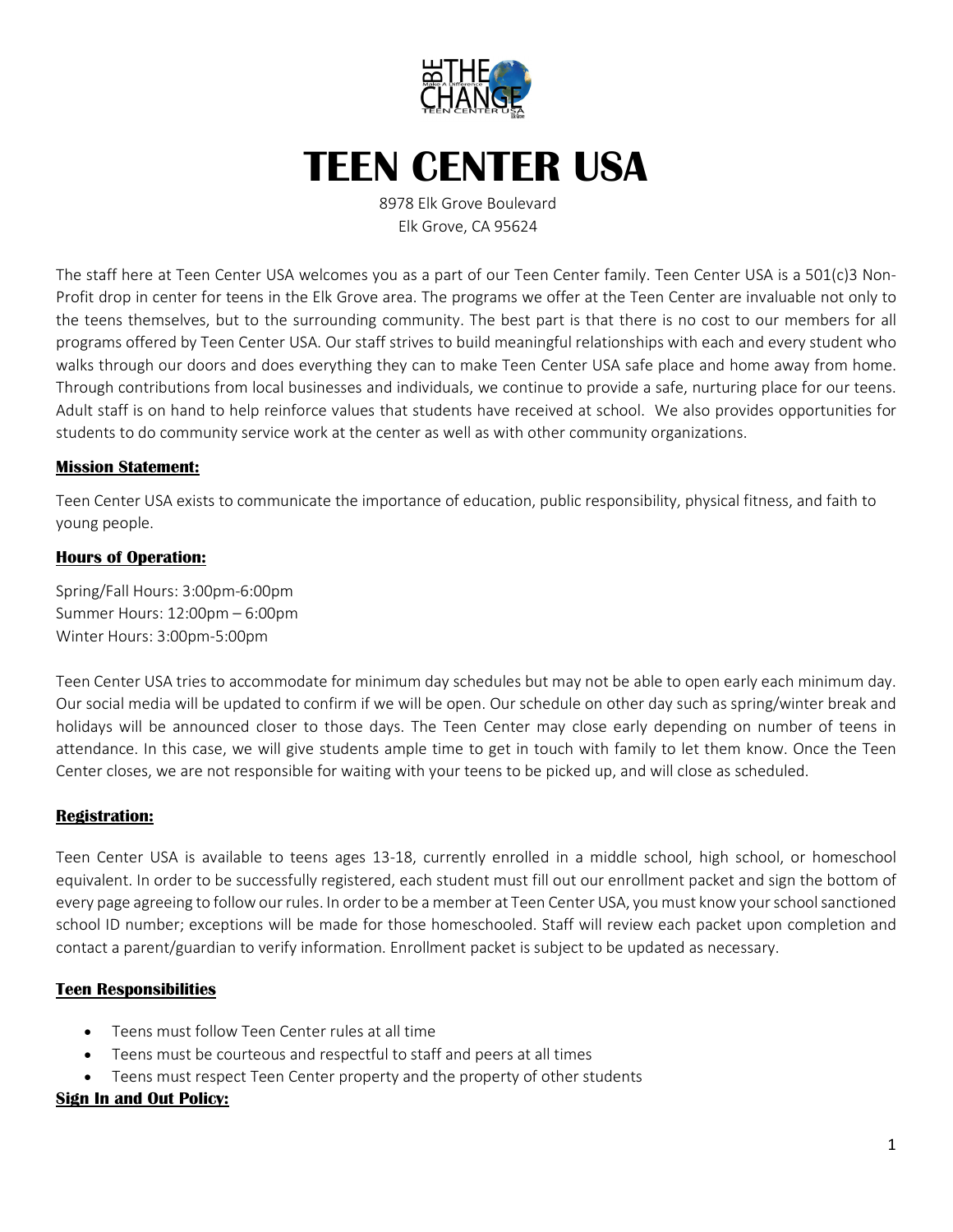

When any teen comes to Teen Center USA for the day, there will be a staff member to sign them in on our attendance database. We do allow students to have in and out privileges and staff cannot regulate any student to stay at the center for the whole day. Parents/Guardians, please make arrangements with your teen as to when you will pick them up or how they will get home; students must leave by 6:00pm closing time.

#### **What Amenities the Teen Center offers:**

- Computer Lab
- Video Games (xBox 360 and Wii)
- Craft Days
- Friday Night Kickbacks
- Free Snacks
- Wednesday Morning Breakfast Club/ Summer
- Tutoring Hours
- Lunch Programs
- Air Hockey/Fooseball

#### **Teen Center Rules and Code of Conduct:**

In order to ensure the safety and well being of all our teens at Teen Center USA, we have a strict set of rules we expect every teen to follow during their stay at our Center. Any student who breaks our rules is subject to be asked to leave by our staff members.

Our facilities do have security cameras, so please keep in mind that you are being recorded while you are here If any student exhibits non-compliance in following our rules, the staff will follow the following guidelines in dealing with each situation. Certain situations will result in an immediate suspension/expulsion from Teen Center USA.

 $1<sup>st</sup>$  infraction – A warning will be issued in the form of verbal reprimand and student may be asked to leave.

2<sup>nd</sup> infraction – Behavior will be documented and student will be asked to leave.

3<sup>rd</sup> infraction – Behavior will be documented, student will be asked to leave and parent/ guardian will be contacted.

#### **Conversation is Important To Us:**

Each and every staff member at Teen Center USA is a court mandated reporter, but we encourage communication and seek getting to know each and every student better each day. We would love to hear about your experiences at Teen Center USA, please send us an email letting us know!

- Teens, please talk to a staff member if you have any questions or concerns or if you just want to talk.
- Parents, please feel free to contact us with any questions, concerns or general feedback.

We can be contacted through email, phone, or in person at Teen Center USA Email: tcusaeg@frontier.com Phone: (916) 686-6942 Address: 8978 Elk Grove Blvd, Elk Grove CA, 95624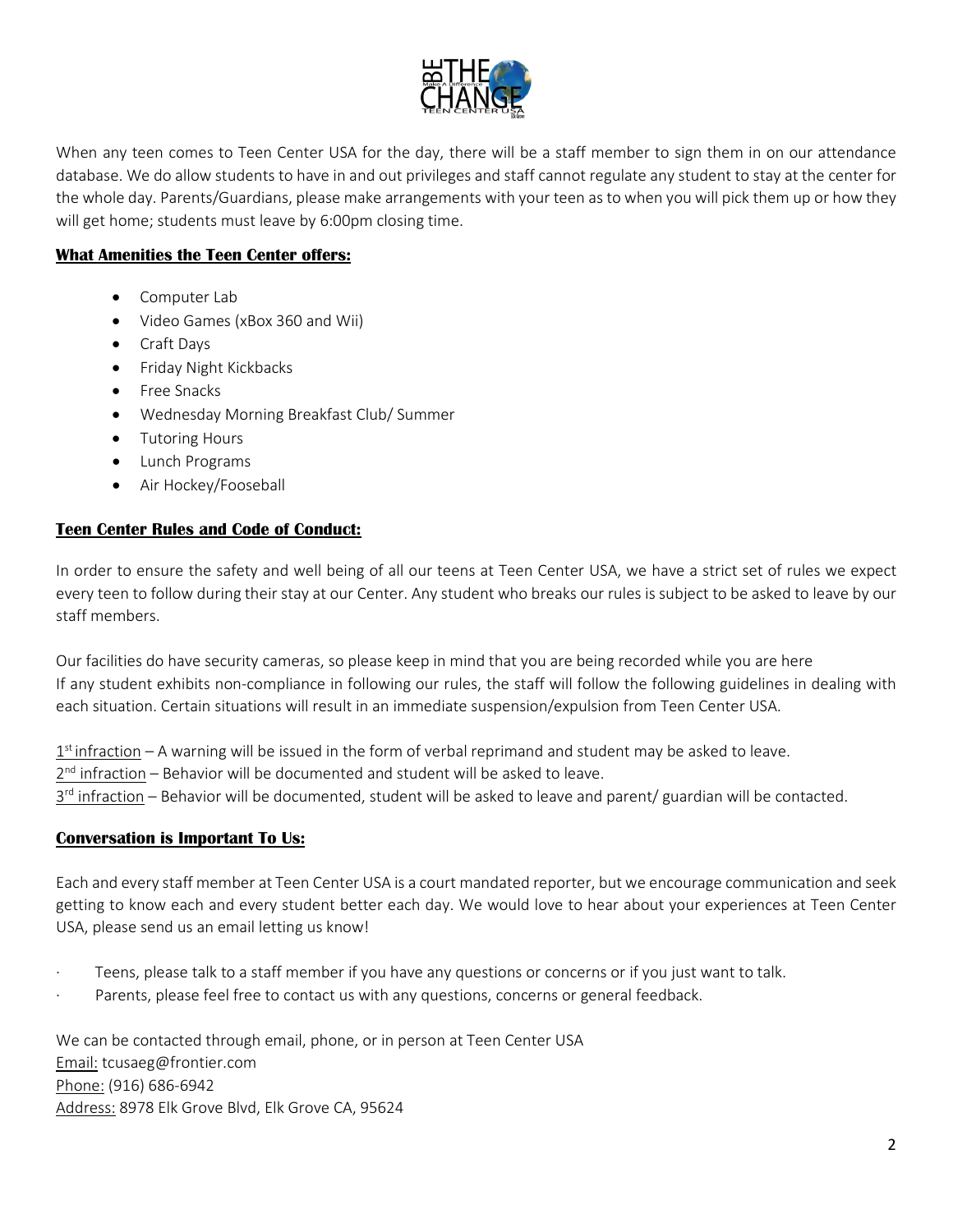

# **RULES AND BEHAVIOR GUIDELINES**

Please make sure that you and your teen are aware of our rules and expectations. A violation in our rules will result in disciplinary action ranging from verbal warnings to permanent expulsion from Teen Center USA. The disciplinary action will be decided based on the severity of the violations. Our rules and behavior guidelines are enforced in order to make sure Teen Center USA is and remains to be a safe place for everyone in attendance. Our rules and behavior guidelines are as follows:

- 1. All bikes must be in bike rack and LOCKED UP. (Teen Center USA is not responsible stolen bikes.)
- 2. All scooters (folded) and skate boards must be parked in the skateboard rack
- 3. No running
- 4. No profanity or inappropriate gestures
- 5. No PDA (Public Displays of Affection)
- 6. No throwing at any time
- 7. No alcohol or smoking on the property
- 8. No seeds of any type (sunflower, pumpkin, ect)
- 9. No chewing gum inside the center
- 10. One person in the bathroom at a time
- 11. TVs and radio to be controlled by staff only
- 12. All video games are provided by teen center staff, games will have half an hour limit
- 13. No gang related attire. Modest and appropriate dress required.
- 14. Don't sit on the tables. (Chairs and couches are provided)
- 15. Keep an eye on your stuff. (Teen Center USA is not responsible for your stuff.)
- 16. No roasting anyone
- 17. No fighting of any kind (This includes play fighting)
- 18. Clean up after yourself. Failure to do so could result in the loss of certain privileges associate with the Teen Center
- 19. RESPECT ALL ADULTS, STAFF MEMBERS AND EACH OTHER AT ALL TIMES.
- 20. Food is NOT allowed in the computer room or around Pool Tables

If any student exhibits non-compliance in following our rules, the staff will follow the following guidelines in dealing with each situation. Certain situations will result in an immediate suspension/expulsion from Teen Center USA.

1st infraction – A warning will be issued in the form of verbal reprimand and student may be asked to leave.

2nd infraction – Behavior will be documented and student will be asked to leave.

3rd infraction – Behavior will be documented, student will be asked to leave and parent/ guardian will be contacted. *\*Local law enforcement will be contacted if necessary*